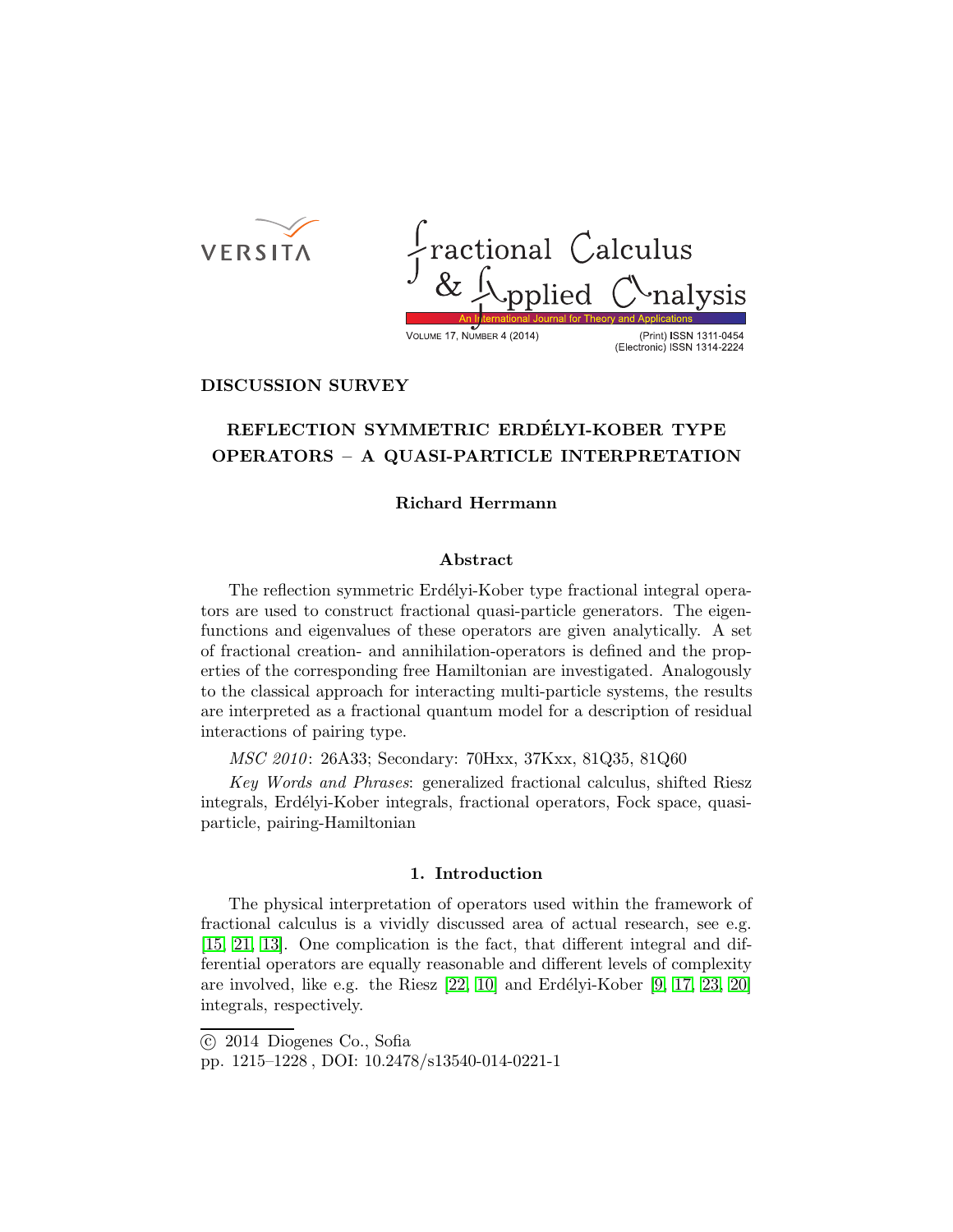The Riesz integral  $_{\text{RZ}}I^{\alpha}$  is given as the convolution integral, depending on a single fractional parameter  $\alpha$ :

$$
_{\mathrm{RZ}}I^{\alpha}f(x) = \frac{1}{2\sin(\pi\alpha/2)\Gamma(1-\alpha)} \int_{-\infty}^{\infty} d\xi \, d^{-\alpha}f(\xi) \tag{1}
$$

$$
= \frac{1}{2\sin(\pi\alpha/2)\Gamma(1-\alpha)} \int_{-\infty}^{\infty} d\xi \, |x-\xi|^{-\alpha} f(\xi), \, 0 < \alpha < 1, \tag{2}
$$

with a weakly singular kernel of power-law type, where  $d = |x - \xi|$  is a measure of distance on  $R^1$ .

In the following we will discuss a specific generalization of this integral, based on a Cassini-type kernel, which is the product of two measures of distance and is considered as a symmetric extension of the one-dimensional Erdélyi-Kober type integral. A family of generalized fractional integrals of this type has been introduced recently, see [\[13\]](#page-13-2).

In this paper, we will derive the eigenvalues and eigenfunctions of this operator. We will collect arguments in support of the idea, that there is a close relationship between the proposed generalized fractional operator and the concept of quasi-particle operators, widely used in solid states physics, in the theory of super-conductivity and in nuclear physics respectively to model pairing effects.

For that purpose, we will first introduce the symmetric one-dimensional Erdélyi-Kober type integral and give an analytic derivation of its main properties. We will present reasonable definitions of corresponding creationand annihilation-operators and finally investigate the properties of the free Hamiltonian based on these generalized fractional operators and interpret its properties in close analogy to Cooper-pairs in momentum representation.

# **2. Eigenfunctions and eigenvalues of the reflection symmetric one-dimensional Erd´elyi-Kober type integral**

We will investigate a special case of the one-dimensional Erdélyi-Kober type integral, which contains two foci of the form

<span id="page-1-0"></span>
$$
\mathrm{E}[I^{\alpha,\gamma}f(x)] = \mathrm{E}[X] \int_{-\infty}^{\infty} d\xi \, d_1^{-\alpha/2} \, d_2^{-\gamma/2} f(\xi), \quad 0 < \alpha + \gamma < 2,\tag{3}
$$

where

$$
d_i = |x_i - \xi|, \quad i = 1, 2,
$$
\n<sup>(4)</sup>

determines the distance between a focal point  $x_i$  and a position  $\xi$ , | · | denotes the absolute value and the normalization factor  $_{EK}$  is chosen such that

$$
E_{\rm K} \mathcal{N} = \frac{1}{2\sin(\pi(\alpha/4 + \gamma/4))\Gamma(1 - \alpha/2 - \gamma/2)}
$$
(5)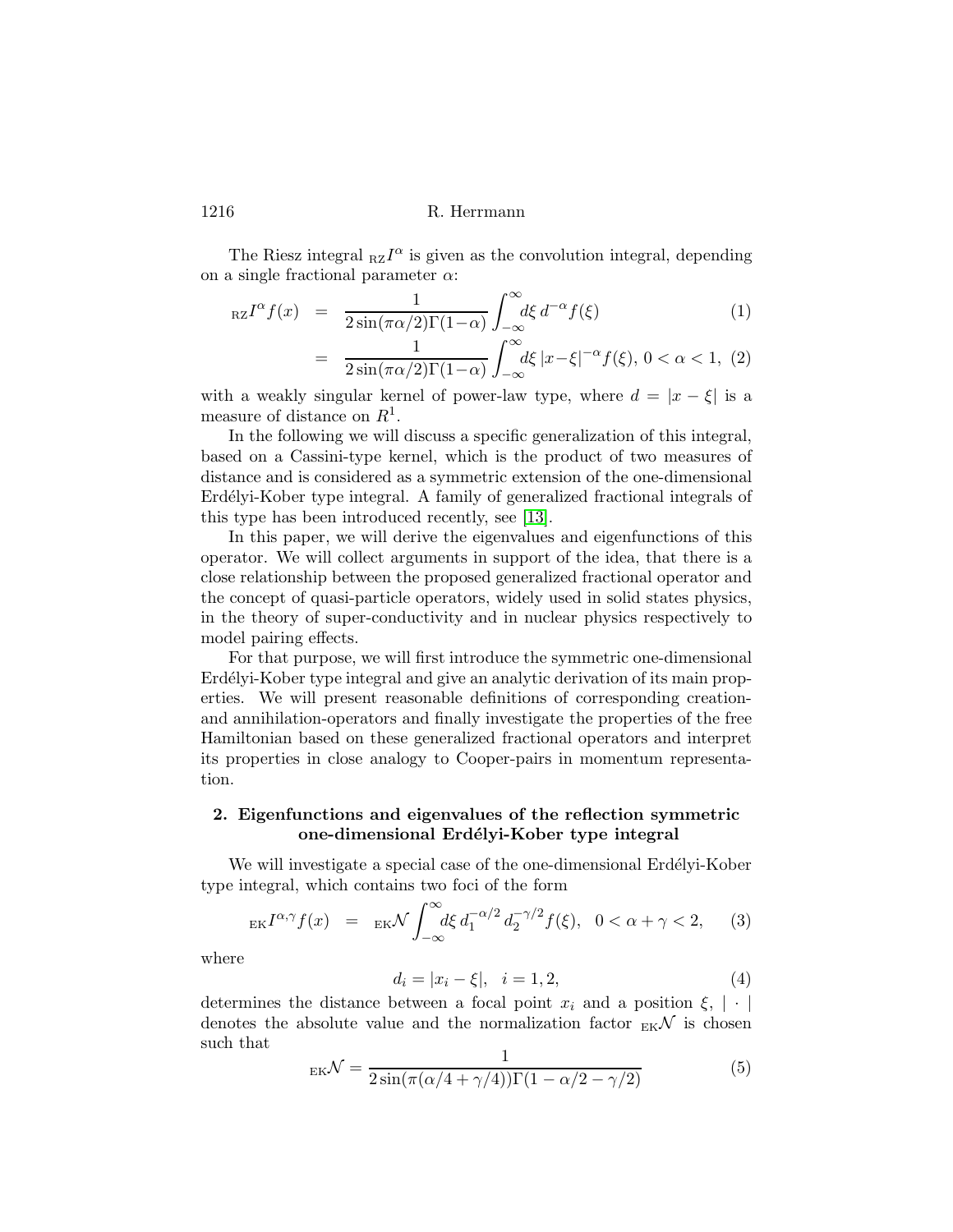in the case  $\gamma \to 0$  up to a scaling in  $\alpha$  the integral coincides with the Riesz integral definition.

Setting  $\gamma = \alpha$  and defining the focal points  $x_i$  by introducing their distance  $p$  via the reflection symmetric relation with respect to  $x$ 

$$
x_1 = x - \frac{p}{2}, \quad x_2 = x + \frac{p}{2}, \tag{6}
$$

we obtain a reflection symmetric one-dimensional Erdélyi-Kober type integral operator with Cassini kernel type:

$$
\begin{array}{rcl}\n\operatorname{EK}^{I^{\alpha,p}}f(x) &=& \frac{1}{2\sin(\pi\alpha/2)\Gamma(1-\alpha)} \\
&& \times \int_{-\infty}^{\infty} d\xi \left( |x - \frac{p}{2} - \xi|^{-\alpha/2} \left| x + \frac{p}{2} - \xi \right|^{-\alpha/2} \right) f(\xi), \qquad (7) \\
&p \in \mathbb{R}, \ 0 < \alpha < 1,\n\end{array}
$$

which in the limit  $p \to 0$  reduces to the Riesz fractional integral.

The eigenfunctions of this operator are determined by the integral equation

$$
E_K I^{\alpha, p} \psi(x) = \Theta(k, p) \psi(x) \tag{8}
$$

and are both given as trigonometric functions  $\psi(x) = {\cos(kx), \sin(kx)}$ ,  $k \in$ R. The corresponding eigenvalues  $\Theta(k, p)$  result with the help of (4.3.17, 9.1.20, 9.1.24) from [\[1\]](#page-12-2) in

<span id="page-2-0"></span>
$$
\Theta(k,p) = \frac{\sqrt{\pi} \Gamma(1-\alpha/2)}{2 \sin(\pi \alpha/2) \Gamma(1-\alpha)} \times |k/p|^{(\alpha-1)/2}
$$
(9)  
 
$$
\times (J_{(1-\alpha)/2}(|kp|/2) - Y_{(\alpha-1)/2}(|kp|/2)),
$$
  
  $k, p \in \mathbb{R}, 0 < \alpha < 1,$ 

where  $J_\beta(z)$  and  $Y_\beta(z)$  denote the corresponding standard Bessel functions.

The following asymptotic cases clarify the functional behavior of the eigenvalue spectrum  $\Theta(k,p)$ :

• Limit for  $p \to 0$ :

A series expansion of the eigenvalue spectrum for small  $p$  yields:

<span id="page-2-1"></span>
$$
\Theta(k,p) \approx |k|^{\alpha-1} - |p|^{1-\alpha} \frac{4^{\alpha} \pi \sin^2(\pi \alpha/4)}{\sin(\pi \alpha) \Gamma((1-\alpha)/2) \Gamma((3-\alpha)/2)} + o(|p|^{2-\alpha}), \quad k, p \in \mathbb{R}, \ |p| \ll 1, \ 0 < \alpha < 1,\tag{10}
$$

which is well behaved for small p within the range of allowed  $\alpha$ values and therefore a smooth transition to the eigenvalue spectrum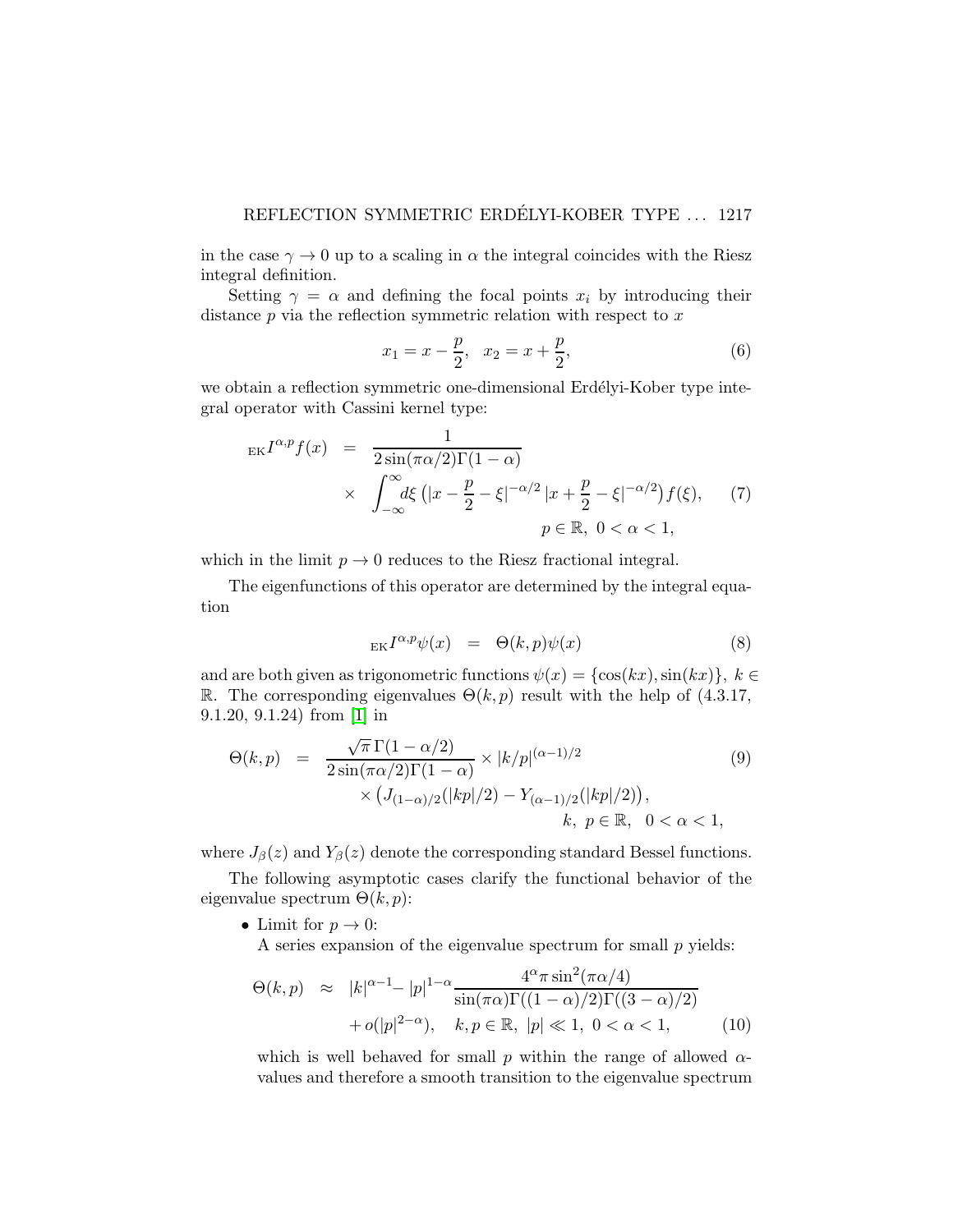of the Riesz integral results for vanishing  $p$ :

$$
\lim_{p \to 0} \Theta(k, p) = |k|^{\alpha - 1}, \quad k, p \in \mathbb{R}, \ 0 < \alpha < 1,\tag{11}
$$

• Limit for  $|kp| \to \infty$ :

The asymptotic expansion of the eigenvalue spectrum for  $|kp| \gg 1$ , which includes the cases  $k \gg 1$  and p fixed and  $p \gg 1$  and k fixed, results according to (9.2.1, 9.2.2) from [\[1\]](#page-12-2) in

<span id="page-3-0"></span>
$$
\Theta^{\infty}(k, p) \approx \frac{\Gamma(1 - \alpha/2)}{\sin(\pi \alpha/4)\Gamma(1 - \alpha)} |k|^{\alpha/2 - 1} |p|^{-\alpha/2} \cos(kp/2) + o(|kp|^{-1}) \quad k, p \in \mathbb{R}, \ |kp| \gg 1, \ 0 < \alpha < 1, \qquad (12)
$$

which determines a damped oscillatory behavior for increasing  $|kp|$ . • Special case  $p = 1/k$ :

A remarkable property of the eigenvalue spectrum results from the periodicity of the trigonometric functions. For the special case  $p =$  $1/k$  the eigenvalue spectrum is given by

$$
\Theta(k, 1/k) = \frac{\sqrt{\pi} \Gamma(1 - \alpha/2)}{2 \sin(\pi \alpha/2) \Gamma(1 - \alpha)} \times |k|^{(\alpha - 1)}
$$
(13)  

$$
\times (J_{(1 - \alpha)/2}(1/2) - Y_{(\alpha - 1)/2}(1/2))
$$
  

$$
= c(\alpha)|k|^{(\alpha - 1)}, \quad k \in \mathbb{R}, \ 0 < \alpha < 1,
$$
(14)

and therefore coincides up to a factor  $c(\alpha)$  with the Riesz fractional integral eigenvalue spectrum determined for trigonometric functions. Consequently the use of different kernel functions may lead to similar spectra.

In Figure [1](#page-4-0) we have plotted the eigenvalue spectrum and the corresponding approximations. In the case  $kp > 1$  the asymptotic expansion [\(12\)](#page-3-0) is a good approximation to the exact solution, which shows an oscillatory behavior as a function of  $k$  and  $p$ , respectively.

For a direct explanation, we consider this behavior dominated by the result of an interference of two contributions, since with

$$
\cos\big(k(x - \frac{p}{2})\big) + \cos\big(k(x + \frac{p}{2})\big) = 2\cos\big(kp/2\big)\cos(kx) \tag{15}
$$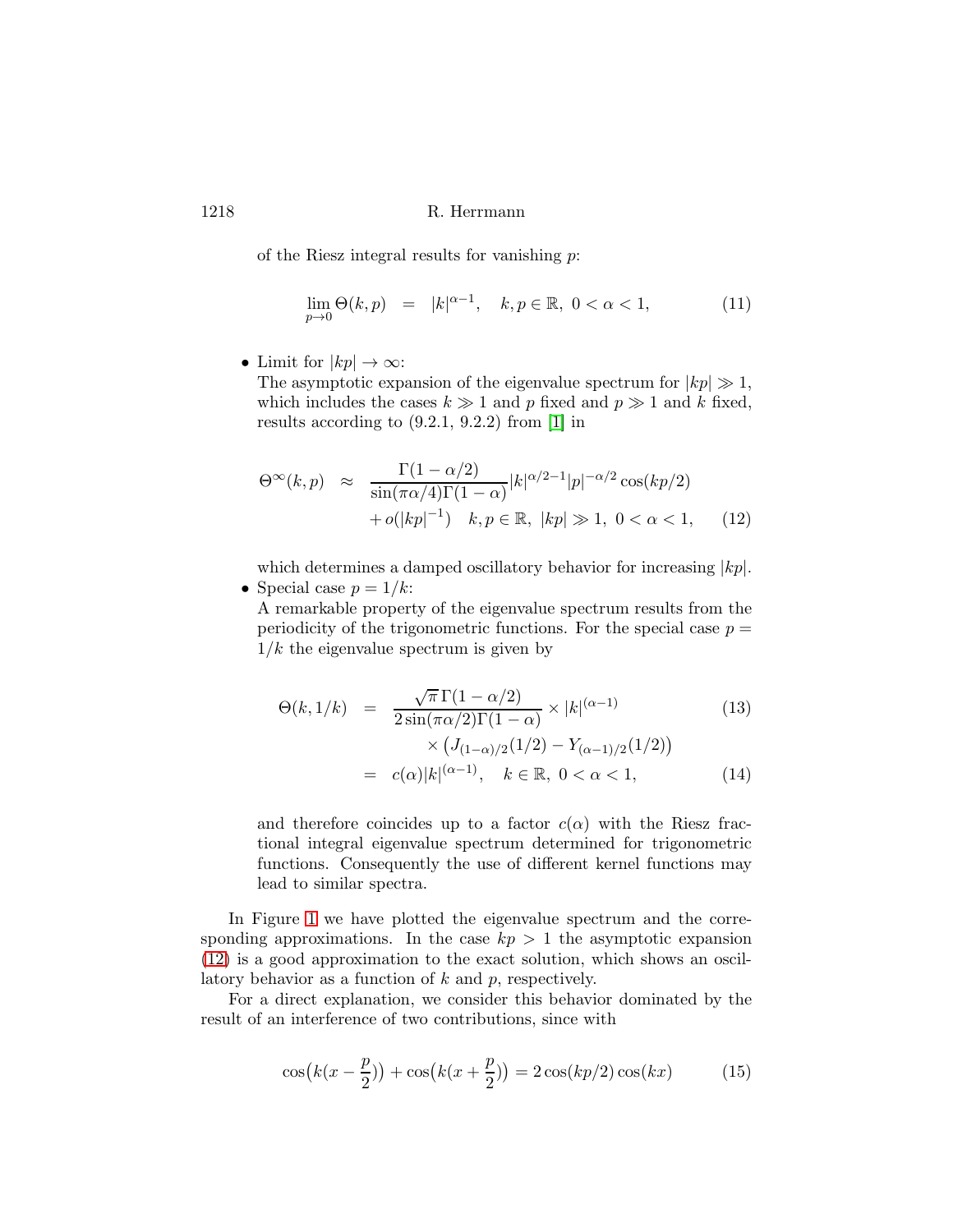

<span id="page-4-0"></span>FIGURE 1. Eigenvalue as a function of the distance  $p$ . On the left for small  $p$ , on the right for larger  $p$ . Thick line indicates the exact solution [\(9\)](#page-2-0), pointed line the low-distance approximation [\(10\)](#page-2-1) and dashed line the asymptotic expansion [\(12\)](#page-3-0).

the asymptotic limit [\(12\)](#page-3-0) may be rewritten as

$$
\Theta^{\infty}(k, p) \cos(kx)
$$
  
=  $\frac{1}{2} \Big( \frac{\Gamma(1 - \alpha/2)}{\sin(\pi \alpha/4) \Gamma(1 - \alpha)} |k|^{\alpha/2 - 1} |p|^{-\alpha/2} \cos(k(x - \frac{p}{2}))$   
+  $\frac{\Gamma(1 - \alpha/2)}{\sin(\pi \alpha/4) \Gamma(1 - \alpha)} |k|^{\alpha/2 - 1} |p|^{-\alpha/2} \cos(k(x + \frac{p}{2})) \Big)$   
+  $o(|kp|^{-1}), \quad k, p \in \mathbb{R}, |kp| \gg 1, 0 < \alpha < 1,$  (16)

which may be interpreted as the result of a superposition of two shifted single focus kernel integrals of Riesz type.

In a close analogy to Debye's saddle-point approximation for standard integrals [\[7\]](#page-12-3), this can be derived in full generality from the symmetric Erdélyi-Kober kernel via a Taylor series expansion of  $d_1$  at  $x_2$  and and of  $d_2$  at  $x_1$ :

$$
d_1^{-\alpha/2}|_{x_2} = |x_1 - \xi|^{-\alpha/2}|_{x_2} \approx |p|^{-\alpha/2} - o(|p|^{-2-\alpha/2}(\xi - x_2)) \tag{17}
$$

$$
d_2^{-\alpha/2}|_{x_1} = |x_2 - \xi|^{-\alpha/2}|_{x_1} \approx |p|^{-\alpha/2} + o(|p|^{-2-\alpha/2}(\xi - x_1)) \qquad (18)
$$
  
\n
$$
p \in \mathbb{R}, |p| \gg 1, \ 0 < \alpha < 1,
$$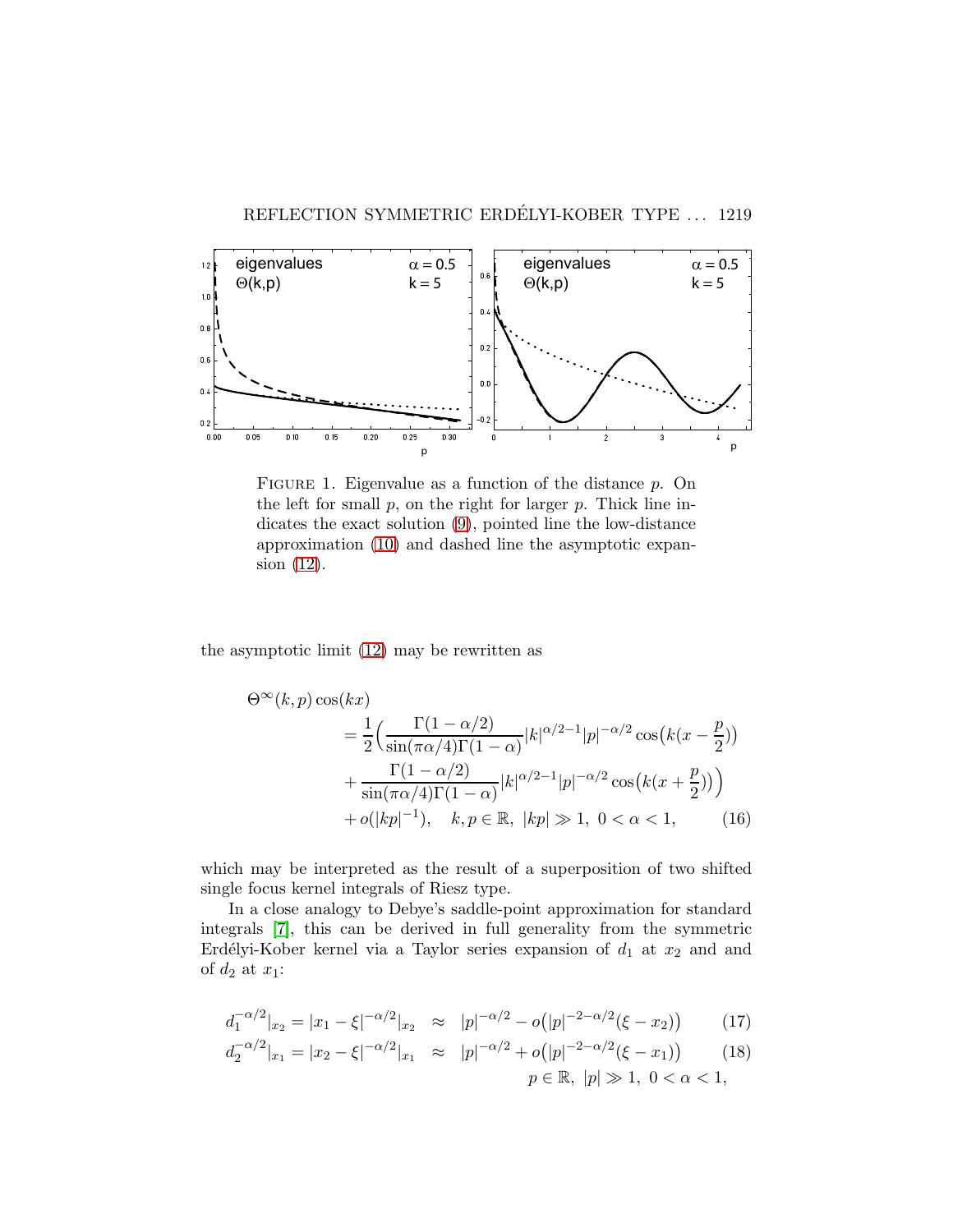and therefore

<span id="page-5-2"></span>
$$
E K I^{\alpha, p} f(x) = E K \mathcal{N} \int_{-\infty}^{\infty} d\xi \, d_1^{-\alpha/2} \, d_2^{-\alpha/2} f(\xi) \tag{19}
$$
\n
$$
\int_{-\infty}^{\infty} d\xi \, (J^{-\alpha/2} L^{-\alpha/2} L^{-\alpha/2} L^{-\alpha/2} L^{-\alpha/2} L^{-\alpha/2} L^{(2)} f(\xi) \tag{20}
$$

$$
\approx \mathbf{E} \mathbf{K} \mathcal{N} \int_{-\infty}^{\infty} d\xi \, (d_1^{-\alpha/2} |p|^{-\alpha/2} + d_2^{-\alpha/2} |p|^{-\alpha/2}) f(\xi) \tag{20}
$$

$$
= \varepsilon_{\rm EK} \mathcal{N}|p|^{-\alpha/2} \left(\int_{-\infty}^{\infty} d\xi \, d_1^{-\alpha/2} f(\xi) + \int_{-\infty}^{\infty} d\xi \, d_2^{-\alpha/2} f(\xi)\right) (21)
$$

$$
= |p|^{-\alpha/2} \varepsilon_{\rm EK} \mathcal{N} \int_{-\infty}^{\infty} d\xi \, |x - \xi|^{-\alpha/2} f(\xi + p/2)
$$

$$
+ |p|^{-\alpha/2} \varepsilon_{\rm EK} \mathcal{N} \int_{-\infty}^{\infty} d\xi \, |x - \xi|^{-\alpha/2} f(\xi - p/2), \qquad (22)
$$

$$
p\in\mathbb{R},\ |p|\gg1,\ 0<\alpha<1,
$$

which is up to a factor the sum of two shifted Riesz integrals.

This observation directly leads to a physical interpretation of the symmetric Erdélyi-Kober integral operator in terms of a two-particle operator.

# **3. Creation- and annihilation-operators of symmetric Erdelyi-Kober type** ´

Let us define the non-local pendant  $_{\rm C}\hat{O}$  of Caputo type of a local spacedependent operator  $_{loc}\hat{o}$  based on the symmetric Erdélyi-Kober type integral [\(3\)](#page-1-0) as

<span id="page-5-0"></span>
$$
{}_{\mathcal{C}}\hat{O} = {}_{\mathcal{E}K}I^{\alpha,\gamma}{}_{\mathcal{C}^{\alpha,\hat{O}}},\tag{23}
$$

and of Riemann type with inverted operator sequence

<span id="page-5-1"></span>
$$
{}_{R}\hat{O} = {}_{loc}\hat{o}_{EK}I^{\alpha,\gamma}.
$$
 (24)

The quantization of a multi-particle system may be realized on a Fockspace introducing creation-  $(\hat{c}^{\dagger})$  and annihilation-  $(\hat{c})$  operators acting on a vacuum state  $|0\rangle$ , which is characterized by the condition:

$$
\hat{c} \mid 0 \geq \quad = \quad 0. \tag{25}
$$

In occupation number representation the Fock-space is constructed by repeated action of the creation-operator on a given state  $|n\rangle$ 

$$
\hat{c}^{\dagger} \mid n > = \sqrt{n+1} \mid n+1 >,
$$
 (26)

$$
\hat{c} \mid n > \quad = \quad \sqrt{n} \mid n - 1 >. \tag{27}
$$

We may therefore introduce the following fractional creation and annihilationoperators: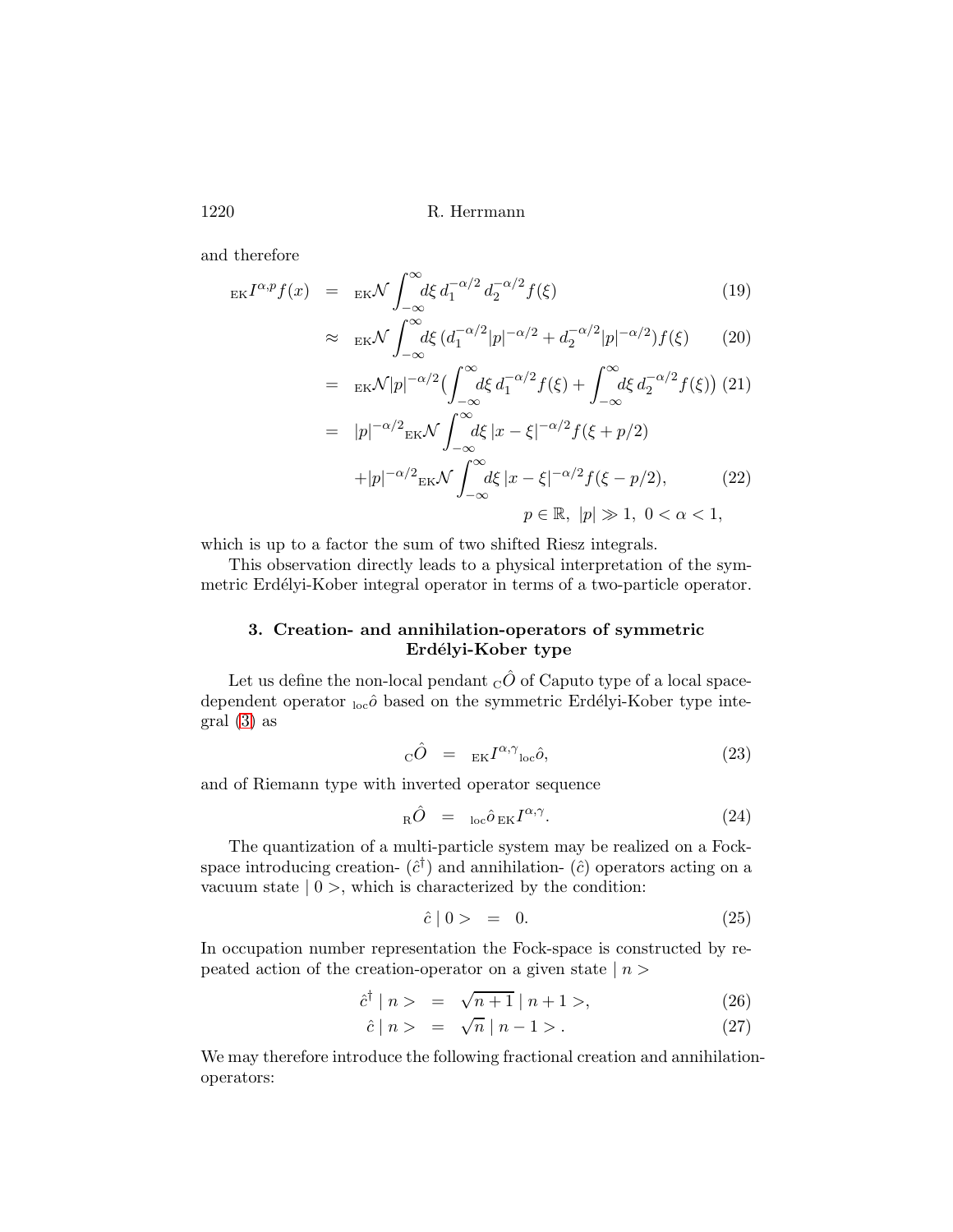According to [\(23\)](#page-5-0) we define a set of Caputo type operators in space representation

<span id="page-6-0"></span>
$$
{}_{\mathcal{C}}\hat{C}^{\dagger} = {}_{\mathcal{E}K}I^{\alpha,\gamma}\hat{c}^{\dagger}, \tag{28}
$$

$$
{}_{\mathcal{C}}\hat{C} = {}_{\mathcal{E}K}I^{\alpha,\gamma}\hat{c},\tag{29}
$$

and we introduce a set of Riemann type operators in space representation according to [\(24\)](#page-5-1)

<span id="page-6-1"></span>
$$
{}_{R}\hat{C}^{\dagger} = \hat{c}^{\dagger}{}_{EK}I^{\alpha,\gamma}, \tag{30}
$$

$$
{}_{R}\hat{C} = \hat{c}_{EK}I^{\alpha,\gamma}.
$$
 (31)

The corresponding non-local vacuum state is determined by the condition:

$$
{}_{\mathcal{C}}\hat{\mathcal{C}}\mid 0>_{\mathcal{C}}\quad =\quad 0,\tag{32}
$$

$$
{}_{R}\hat{C} \mid 0 \geq R = 0,\tag{33}
$$

where  $| 0 > c$  and  $| 0 > R$  are the vacuum states associated with the Caputo- and Riemann-type operators, respectively.

It should be noted, that for the Caputo type set of operators [\(28\)](#page-6-0) the vacuum state  $|0\rangle_{\rm C}$  is identical with its local pendant. For the Riemann type operators, in general the corresponding non-local vacuum state differs from its local pendant.

# **4. Quasi-particle interpretation**

In the literature, classical applications of fractional calculus have been widely studied for time-like and space-like variables x, see e.g.  $[14, 21, 12]$  $[14, 21, 12]$  $[14, 21, 12]$ .

The transition from the classical mechanics to the quantum mechanics may be interpreted as a transition from independent coordinate space and momentum space first to a Hilbert and then to a Fock space respectively, where space and momentum operators are treated similarly as a canonical coordinate set.

Consequently, a postulate of quantum mechanics states, that the results must be independent of the specific choice of a representation, e.g. space or momentum representation. This is the mathematical manifestation of the wave-particle-duality: The behavior of a given quantum object may be described completely using e.g. either the position x or wave vector  $k$ operator, respectively.

As a direct consequence, a fractional extension of the standard quantum mechanics has to be formulated on a dual space. A treatment of timeand/or space dependent problems in fractional quantum mechanics using fractional operators, e.g. Erdélyi-Kober type operators, is therefore based on the following representation pairs: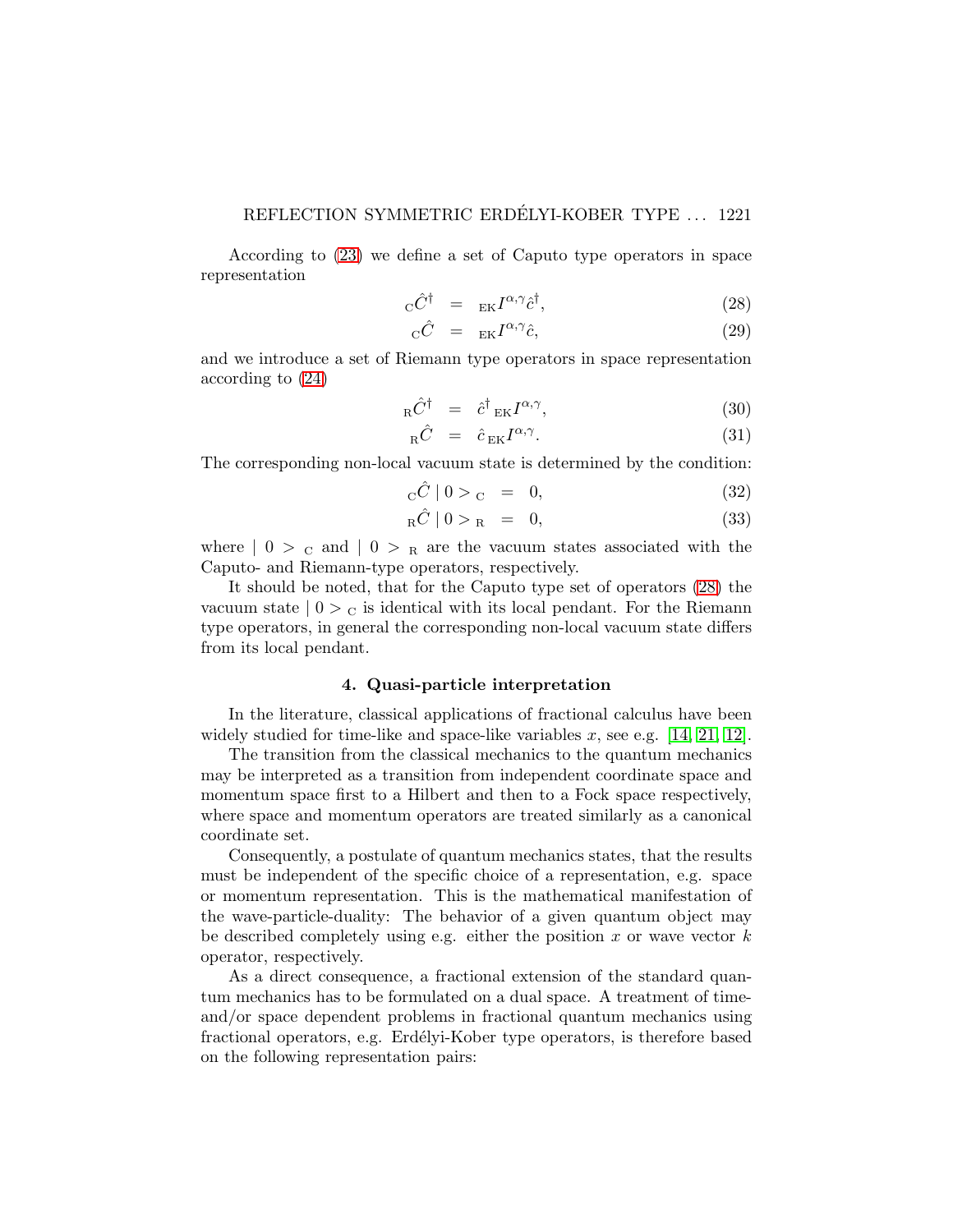#### **coordinate: time** t**, conjugate coordinate: energy** E**:**

$$
\{t, E\} = \{t, -i\hbar\partial_t\} \to_{EK} I^{\alpha, \gamma}(t)\{t, -i\hbar\partial_t\}.
$$
 (34)

For time-like coordinates the focal points  $x_1 \equiv t_1$  and  $x_2 \equiv t_2$ determine system properties earlier or later with respect to present  $x \equiv t$ , which touches the question of causal and anti-causal event sequences. The corresponding non-local phenomena are memoryor hysteresis-effects and are observed e.g. in magnetization curves of ferro-magnets, [\[19\]](#page-13-9).

In order to obey the correct sequence of cause and effect the symmetric Erdélyi-Kober type operator may be used to describe particle – anti-particle pairs, [\[12\]](#page-13-8).

According to de Broglie, the energy of a quantum object is directly related to a frequency via

$$
E = \hbar \omega = h\nu. \tag{35}
$$

We may alternatively consider:

### **coordinate: frequency** ν**, conjugate coordinate: time** t**:**

$$
\{\nu, t\} = \{\nu, -ih\partial_{\nu}\} \to {}_{EK}I^{\alpha, \gamma}(\nu)\{\nu, -ih\partial_{\nu}\}.
$$
 (36)

In frequency representation, which is the canonically conjugate to time representation, the points  $x_1 \equiv \nu_1$  and  $x_2 \equiv \nu_2$  mark the properties of lower or higher frequency with respect to  $x \equiv \nu$ . Corresponding non-local concepts base on deviations of temporal coherence phenomena, which results in temporal interference or in the case of light, the deviation from monochromaticity.

A key experiment is the Michelson-Morley-experiment, which failed to demonstrate the effect on the speed of light relative to the ether, [\[18\]](#page-13-10).

#### **coordinate: space** x**, conjugate coordinate: momentum** k**:**

$$
\{x,k\} = \{x, -i\hbar\partial_x\} \to {}_{EK}I^{\alpha,\gamma}(x)\{x, -i\hbar\partial_x\}.
$$
 (37)

For space-like coordinates the points  $x_1, x_2$  mark a position left or right with respect to  $x$ . The corresponding phenomena are nonlocal concepts also known historically as action-at-a-distance, which was suspected for centuries by physicists and seemed obsolete after Maxwell introduced fields instead of forces, see also [\[8\]](#page-12-4).

In quantum mechanics it is known as quantum entanglement and marks the fact, that quantum numbers of quantum systems are correlated over large distances.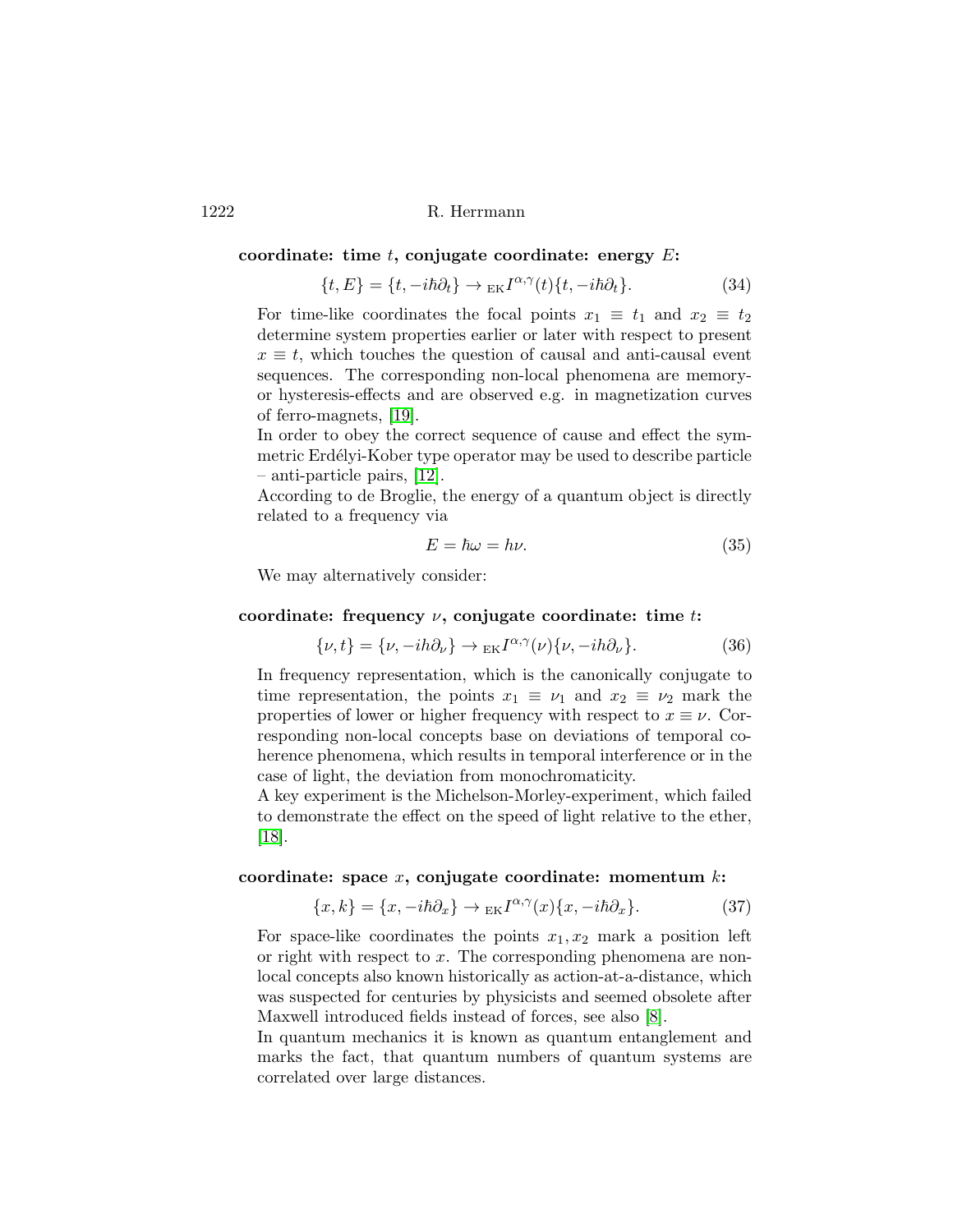A key-experiment on non-locality is e.g. the Aharonov-Bohm-effect [\[2\]](#page-12-5). In [\[13\]](#page-13-2) we suggested, to use the symmetric Erdélyi-Kober type operator to describe the behavior of symmetric mesons, like strangeonium, charmonium and bottomoniom respectively. An alternative representation is:

#### **coordinate: momentum** k**, conjugate coordinate: space** x**:**

$$
\{k, x\} = \{k, -i\hbar\partial_k\} \to {}_{\text{EK}}I^{\alpha, \gamma}(k)\{k, -i\hbar\partial_k\}.
$$
 (38)

In momentum representation, which is the canonically conjugate to coordinate representation, the points  $x_1 \equiv k_1$  and  $x_2 \equiv k_2$  mark properties of slower or faster with respect to actual momentum  $x \equiv k$ . Corresponding non-local concepts base on deviations of spatial coherence phenomena, which result in spatial interference. A key experiment is Young's interference/double slit experiment [\[24\]](#page-13-11).

In case of angular momentum space, which may be considered the canonically conjugate to spherical coordinate space e.g. in two dimensions the points  $x_1 \equiv m_1$  and  $x_2 \equiv m_2$  mark properties of slower or faster rotation with respect to actual angular momentum  $x \equiv m$ .

In this section, we will give an example of a reasonable application of the above introduced Erdélyi-Kober type derivatives in terms of a momentum representation characterized by quantum numbers  $k, p$ .

We will use the derived operators for a description of quantum multiparticle systems and apply the concept of second quantization to model effects, which are observed e.g. in laser physics as laser-electron interaction (excitons) [\[16\]](#page-13-12), in low temperature physics as superconductivity (Cooperpairs) [\[6,](#page-12-6) [3\]](#page-12-7) and in nuclear physics as the pairing gap, which is observed as an odd-even effect in the binding energies of nucleons (pairing) [\[4\]](#page-12-8) or the back-bending effects for high-spin states in nuclei respectively [\[11\]](#page-12-9), only to name a few.

We will collect arguments which support the approach, that the properties of the hitherto presented complex fractional operators may be directly understood within the framework of such models.

We will investigate the properties of the diagonal Hamiltonian H

<span id="page-8-0"></span>
$$
H = \sum_{k,p>0} E_{k,p} \hat{C}_p^{\dagger}(k) \hat{C}_p(k), \tag{39}
$$

where the non-local creation- and annihilation-operators of symmetric Erdélyi-Kober type are explicitly given e.g. for Caputo type operators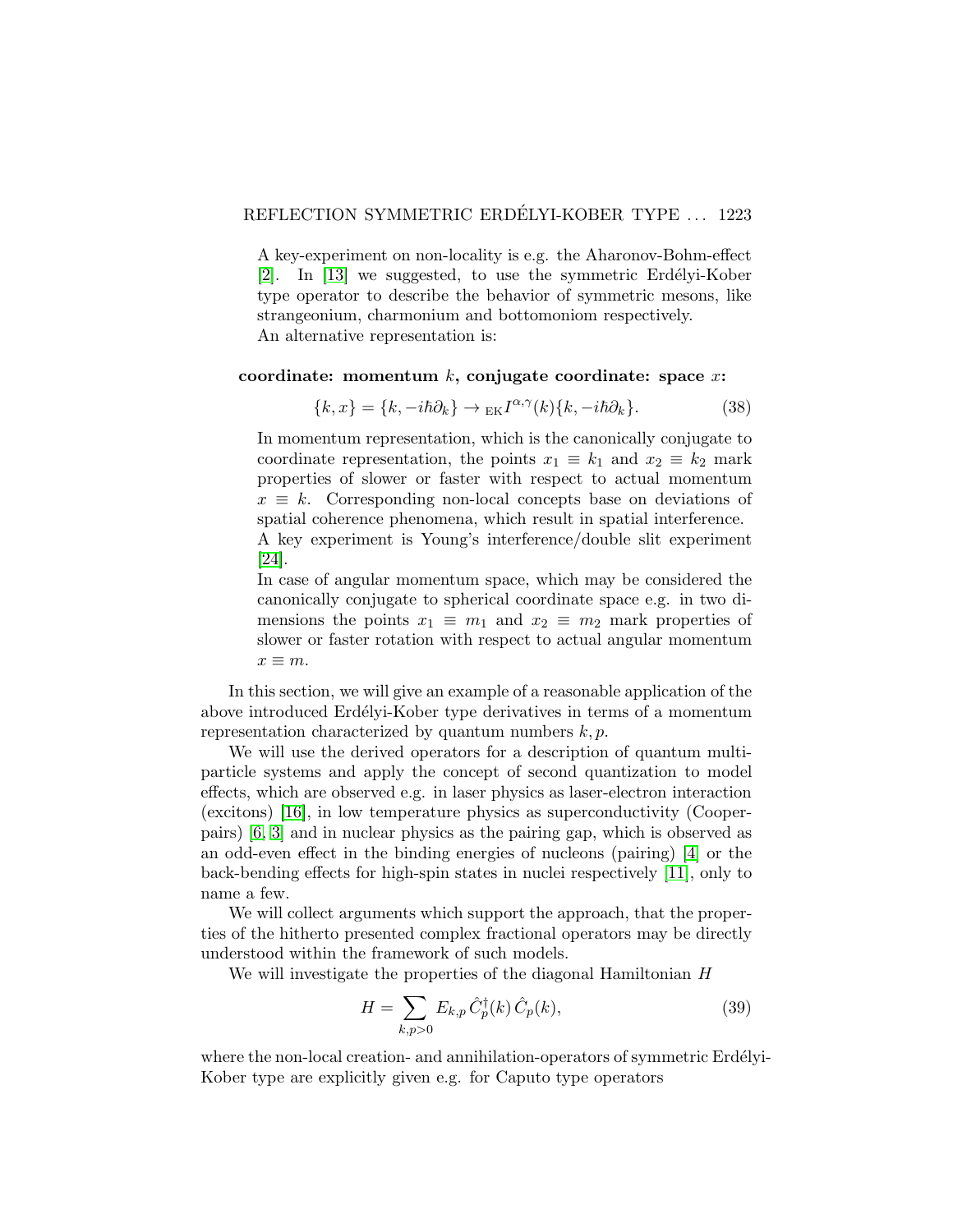$$
\hat{C}_p^{\dagger}(k) = \frac{1}{2\sin(\pi\alpha/2)\Gamma(1-\alpha)} \n\times \int_{-\infty}^{\infty} d\kappa \left( |k - \frac{p}{2} - \kappa|^{-\alpha/2} |k + \frac{p}{2} - \kappa|^{-\alpha/2} \right) \hat{c}_\kappa^{\dagger},
$$
\n(40)  
\n
$$
\hat{C}_p(k) = \frac{1}{2\sin(\pi\alpha/2)\Gamma(1-\alpha)} \n\times \int_{-\infty}^{\infty} d\kappa \left( |k - \frac{p}{2} - \kappa|^{-\alpha/2} |k + \frac{p}{2} - \kappa|^{-\alpha/2} \right) \hat{c}_\kappa,
$$
\n(41)  
\n
$$
p \in \mathbb{R}, 0 < \alpha < 1,
$$

which we will use in the following derivation. Since the procedure for the Riemann-type operators according [\(30\)](#page-6-1) leads to similar results, it will be omitted here.

For  $p \gg 1$  we may replace the integral according to [\(19\)](#page-5-2) by

$$
\hat{C}_p^{\dagger}(k) \approx \frac{1}{2\sin(\pi\alpha/2)\Gamma(1-\alpha)} \times \np^{-\alpha/2} \int_{-\infty}^{\infty} d\kappa \left( |k - \frac{p}{2} - \kappa|^{-\alpha/2} + |k + \frac{p}{2} - \kappa|^{-\alpha/2} \right) \hat{c}_\kappa^{\dagger} \quad (42) \n= \frac{1}{2\sin(\pi\alpha/2)\Gamma(1-\alpha)} \times \np^{-\alpha/2} \int_{-\infty}^{\infty} d\kappa \left( |k - \kappa|^{-\alpha/2} \hat{c}_{\kappa - \frac{p}{2}}^{\dagger} + |k - \kappa|^{-\alpha/2} \hat{c}_{\kappa + \frac{p}{2}}^{\dagger} \right) \quad (43) \n= \frac{p^{-\alpha/2}}{2\sin(\pi\alpha/2)\Gamma(1-\alpha)} \int_{-\infty}^{\infty} d\kappa |k - \kappa|^{-\alpha/2} (\hat{c}_{\kappa - \frac{p}{2}}^{\dagger} + \hat{c}_{\kappa + \frac{p}{2}}^{\dagger}), (44)
$$

and similarly,

$$
\hat{C}_p(k) \approx \frac{p^{-\alpha/2}}{2\sin(\pi\alpha/2)\Gamma(1-\alpha)} \int_{-\infty}^{\infty} \!\! d\kappa \, |k-\kappa|^{-\alpha/2} \big(\hat{c}_{\kappa-\frac{p}{2}} + \hat{c}_{\kappa+\frac{p}{2}}\big). \tag{45}
$$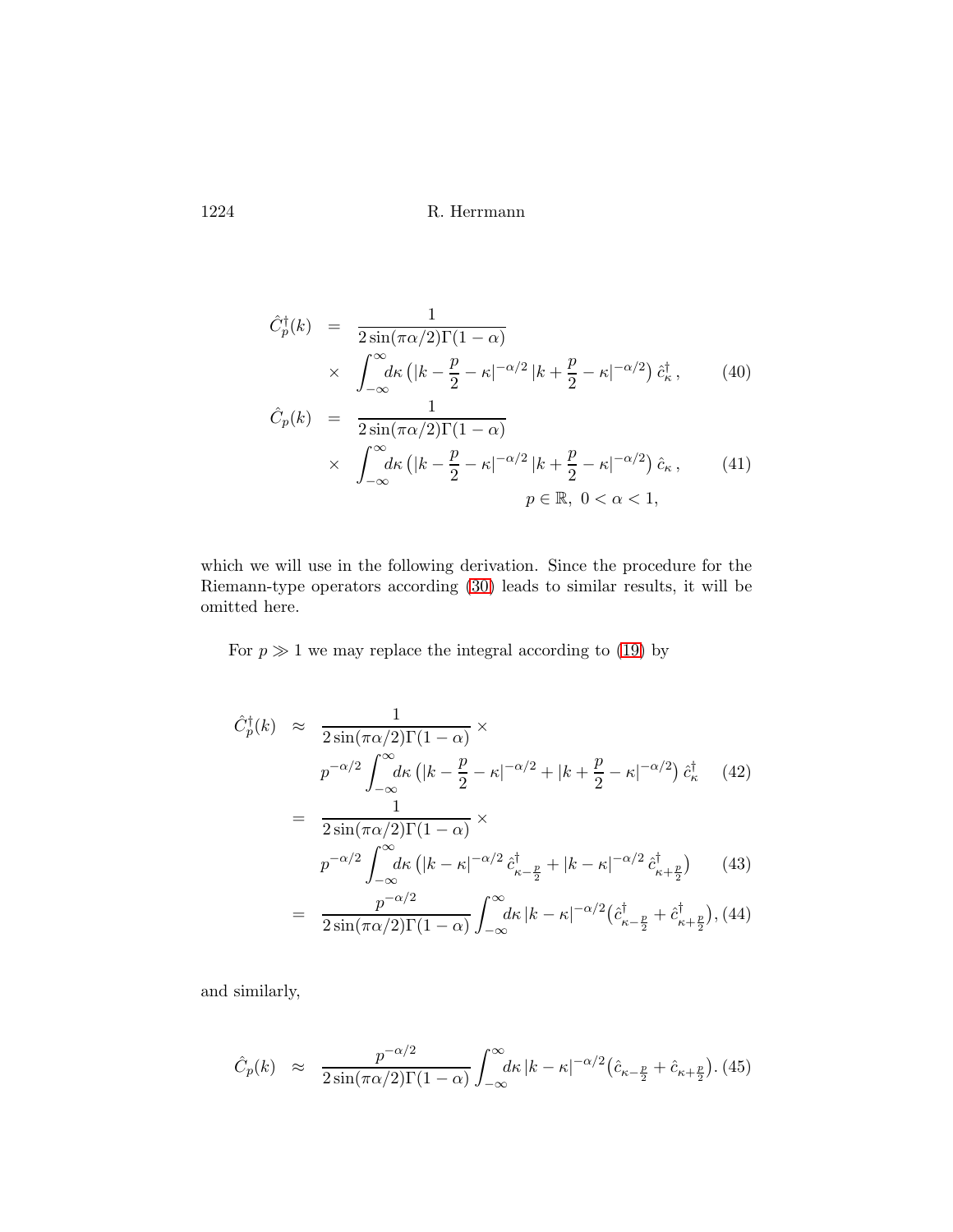We now introduce four operators of shifted Riesz-Caputo-type in momentum space as follows:

$$
\hat{A}_p^{\dagger}(k) = \frac{1}{2\sin(\pi\alpha/4)\Gamma(1-\alpha/2)} \int_{-\infty}^{\infty} \!\! d\kappa \, |k - \kappa|^{-\alpha/2} \, \hat{c}_{\kappa+\frac{p}{2}}^{\dagger}, \qquad (46)
$$

$$
\hat{A}_p(k) = \frac{1}{2\sin(\pi\alpha/4)\Gamma(1-\alpha/2)} \int_{-\infty}^{\infty} \!\! d\kappa \, |k - \kappa|^{-\alpha/2} \hat{c}_{\kappa + \frac{p}{2}}, \qquad (47)
$$

$$
\hat{B}_p^{\dagger}(k) = \frac{1}{2\sin(\pi\alpha/4)\Gamma(1-\alpha/2)} \int_{-\infty}^{\infty} \!\! d\kappa \, |k - \kappa|^{-\alpha/2} \, \hat{c}_{\kappa - \frac{p}{2}}^{\dagger}, \qquad (48)
$$

$$
\hat{B}_p(k) = \frac{1}{2\sin(\pi\alpha/4)\Gamma(1-\alpha/2)} \int_{-\infty}^{\infty} \!\! d\kappa \, |k-\kappa|^{-\alpha/2} \hat{c}_{\kappa-\frac{p}{2}}, \qquad (49)
$$
\n
$$
p \in \mathbb{R}, \ 0 < \alpha < 2,
$$

where

$$
\hat{B}_p^{\dagger}(k) = \hat{A}_{-p}^{\dagger}(k), \tag{50}
$$

$$
\hat{B}_p(k) = \hat{A}_{-p}(k), \tag{51}
$$

 $p \in \mathbb{R}, 0 < \alpha < 2$ ,

which defines a new class of shifted single particle operators and is a subject of interest for future research by its own. As a consequence, we obtain the relation

$$
\hat{C}_p^{\dagger}(k) = \frac{p^{-\alpha/2} \sin(\pi \alpha/4) \Gamma(1-\alpha/2)}{\sin(\pi \alpha/2) \Gamma(1-\alpha)} (\hat{A}_p^{\dagger}(k) + \hat{B}_p^{\dagger}(k) + R(k, p)), \quad (52)
$$

$$
\hat{C}_p(k) = \frac{p^{-\alpha/2} \sin(\pi \alpha/4) \Gamma(1-\alpha/2)}{\sin(\pi \alpha/2) \Gamma(1-\alpha)} (\hat{A}_p(k) + \hat{B}_p(k) + R(k, p)), \quad (53)
$$

$$
p \in \mathbb{R}, \quad 0 < \alpha < 1,
$$

with a residual interaction term  $R(k, p)$ , which vanishes for  $p \to \infty$ .

With these definitions, we obtain for the Hamiltonian [\(39\)](#page-8-0) :

$$
H \approx \frac{\sin^2(\pi \alpha/4)\Gamma^2(1-\alpha/2)}{\sin^2(\pi \alpha/2)\Gamma^2(1-\alpha)} \times \sum_{k,p>0} E_{k,p} p^{-\alpha} (\hat{A}_p^{\dagger} \hat{A}_p + \hat{B}_p^{\dagger} \hat{B}_p + G_{k,p} (\hat{A}_p^{\dagger} \hat{B}_p + \hat{B}_p^{\dagger} \hat{A}_p)), \quad (54)
$$

where the constant factor  $G_{k,p} \neq 1$  emulates the influence of the residual interaction  $R(k, p)$ .

This is a special case of the general pairing Hamiltonian [\[3\]](#page-12-7),[\[4\]](#page-12-8),[\[16\]](#page-13-12)

$$
H_{\text{pair}} = \sum_{k} E_k \hat{a}_k^{\dagger} \hat{a}_k + \omega_k \hat{b}_k^{\dagger} \hat{b}_k + g_k (\hat{a}_k^{\dagger} \hat{b}_k + \hat{b}_k^{\dagger} \hat{a}_k), \tag{55}
$$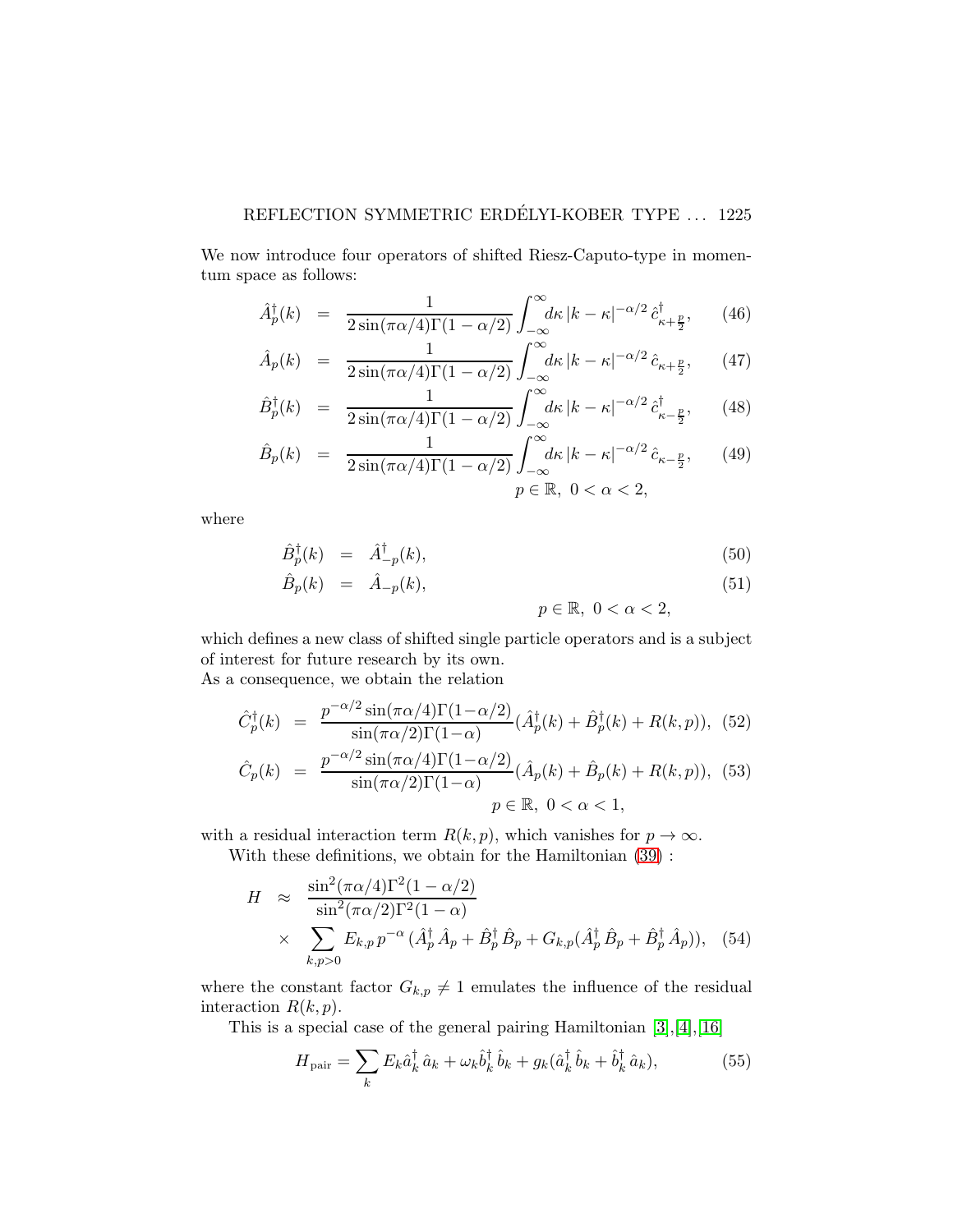which by performing a Bogoliubov transformation [\[5\]](#page-12-10) may be exactly diagonalized into [\[11\]](#page-12-9)

$$
H'_{\text{pair}} = \sum_{k>0} \Omega_k (\hat{\beta}_k^{\dagger} \hat{\beta}_k + \hat{\beta}_{-k}^{\dagger} \hat{\beta}_{-k}), \tag{56}
$$

where the annihilation-operators  $\hat{\beta}_k$  are given as

$$
\hat{\beta}_k = u_k \hat{a}_k + v_k \hat{b}_k^{\dagger}, \tag{57}
$$

$$
\hat{\beta}_{-k} = u_k \hat{b}_k + v_k \hat{a}_k^{\dagger}, \tag{58}
$$

and the corresponding creation operators  $\hat{\beta}_k^{\dagger}$ :

$$
\hat{\beta}_k^{\dagger} = u_k \hat{a}_k^{\dagger} - v_k \hat{b}_k, \tag{59}
$$

$$
\hat{\beta}_{-k}^{\dagger} = u_k \hat{b}_k^{\dagger} + v_k \hat{a}_k, \tag{60}
$$

where  $v_k^2$ ,  $u_k^2$  with  $u^2 + v^2 = 1$  are the occupation probabilities for a particlehole state and  $\Omega_k$  is the quasi-particle energy of a particle–hole state.

We may therefore interpret objects, which are generated using symmetric Erdélyi-Kober type creation and annihilation-operators as compounds of Riesz type objects, which we call quasi-particles in analogy to the classical case of a pairing Hamiltonian.

A fractional Cooper-pair of this type may then be characterized by a coherent momentum vector  $k$ , where its two components of Riesz type are determined by the two momenta  $k \pm p/2$  coupled to k.

In the nuclear physics the difference in binding energies for even and odd nuclei is explained due to a residual interaction of pairing type for protons and neutrons, respectively, see [\[4\]](#page-12-8). In this case it is tempting to associate k with the Fermi-level  $k_F$ , where p determines the momentum of a given particle-hole pair.

Using symmetric Erdélyi-Kober type integrals, a fundamental new aspect in treating pairing effects emerges within the concept of fractional calculus. The pairing effects are modeled via a Cassini- type kernel function, which allows a new analytical approach.

#### **5. Conclusion**

We have derived the eigenfunctions and eigenvalues of a reflection symmetric Erdélyi-Kober type integral. In terms of a non-local quasi-particle Hamiltonian we have investigated the properties of this operator and found strong analogies to the quasi-particle concept used to describe pairing effects in e.g. solid states and nuclear physics.

The symmetric Erdélyi-Kober type integrals allow a direct physical interpretation in terms of a quasi-particle operators, where two momenta are coupled to  $p = 0$ .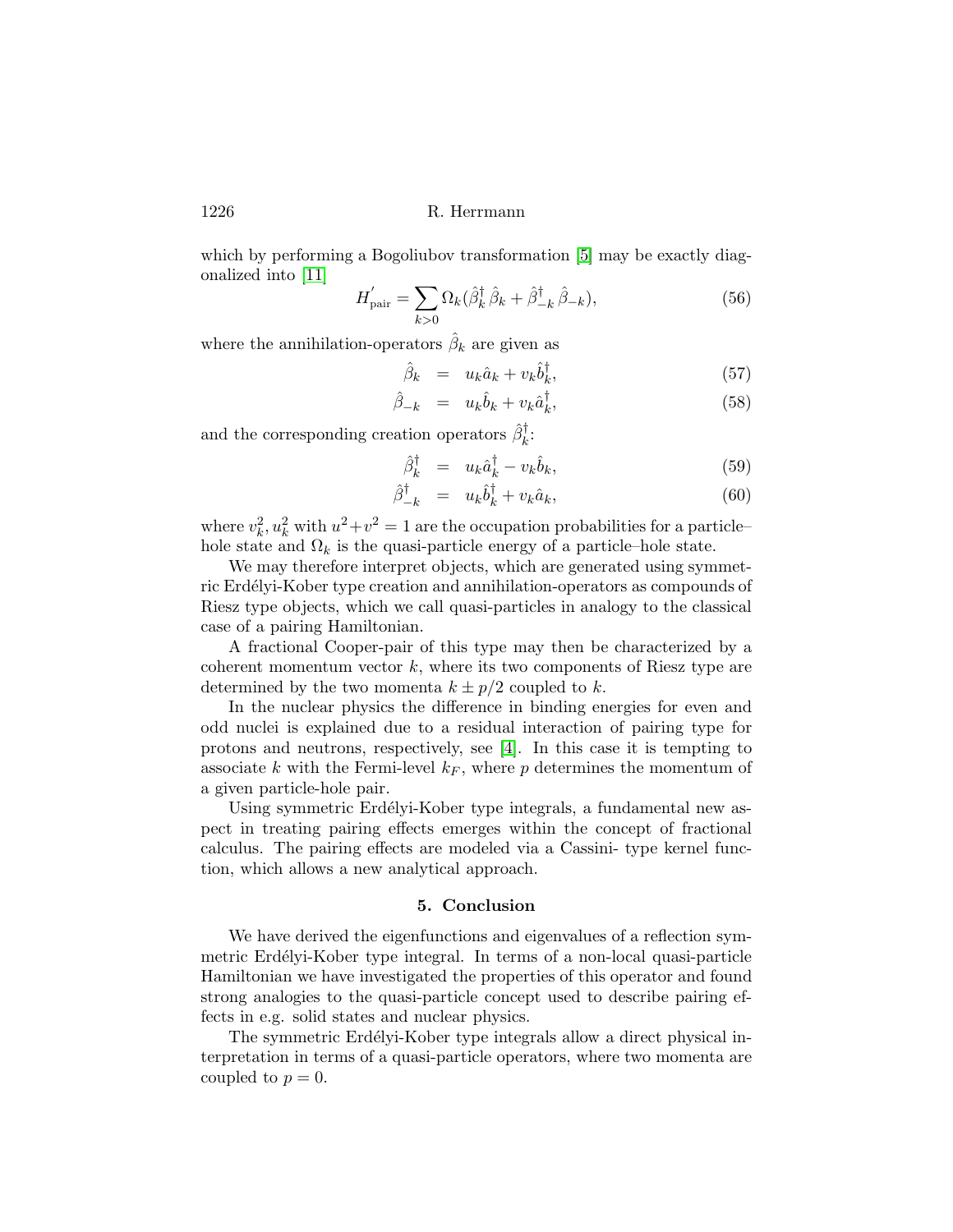Even more important, within the framework of fractional calculus, these operators allow a new approach for an alternative treatment of multiparticle quantum systems, where general pairing effects are modeled analytically using a Cassini-type kernel function.

This opens a new promising area of future research within the framework of generalized fractional calculus.

#### **Acknowledgements**

We thank A. Friedrich and V. S. Kiryakova for useful discussions and suggestions.

#### **References**

- <span id="page-12-2"></span>[1] M. Abramowitz and I. A. Stegun, *Handbook of Mathematical Functions*. Dover Publications, New York (1965).
- <span id="page-12-5"></span>[2] Y. Aharonov and D. Bohm, Significance of electromagnetic potentials in the quantum theory. *Phys. Rev. Lett.* **115** (1959), 485–491.
- <span id="page-12-7"></span>[3] J. Bardeen, L. N. Cooper, and J. R. Schrieffer, Theory of superconductivity. *Phys. Rev.* **108** (1957), 1175–1204.
- <span id="page-12-8"></span>[4] S. T. Belyaev, *Effect to Pairing Correlations on Nuclear Properties*. E. Munksgaard, Kobenhavn (1959), 55 pages; *Mat. Fys. Medd. Dan. Vid. Selsk.* **31** (1959).
- <span id="page-12-10"></span>[5] N. N. Bogoliubov and S. V. Tjablikov, In: *Soviet J. Eks. Teor. Fiz.* **19** (1949), 256.
- <span id="page-12-6"></span>[6] L. N. Cooper, Bound electron pairs in a degenerate Fermi gas. *Phys. Rev.* **104** (1956), 1189–1190.
- <span id="page-12-3"></span>[7] P. Debye, Näherungsformeln für die Zylinderfunktionen für große Werte des Arguments und unbeschränkt veränderliche Werte des Index. Math*ematische Annalen* **67** (1909), 535–558; doi:10.1007/BF01450097; English transl. in P. J. W. Debye, The collected papers of Peter J. W. Debye, Interscience Publishers, Inc., New York (1954).
- <span id="page-12-4"></span>[8] A. Einstein, B. Podolsky and N. Rosen, Can quantum-mechanical description of physical reality be considered complete? *Phys. Rev.* **47** (1935), 777–780; doi:10.1103/PhysRev.47.777.
- <span id="page-12-1"></span>[9] A. Erdélyi, On fractional integration and its application to the theory of Hankel transforms. *The Quarterly J. of Mathematics (Oxford), Second Ser.*, **11** (1940), 293–303.
- <span id="page-12-0"></span>[10] W. Feller, On a generalization of Marcel Riesz' potentials and the semigroups generated by them. *Comm. Sem. Mathem. Universite de Lund* (1952), 72–81.
- <span id="page-12-9"></span>[11] W. Greiner and J. A. Maruhn, *Nuclear Models*. Springer, Heidelberg, Berlin - New York (1996).